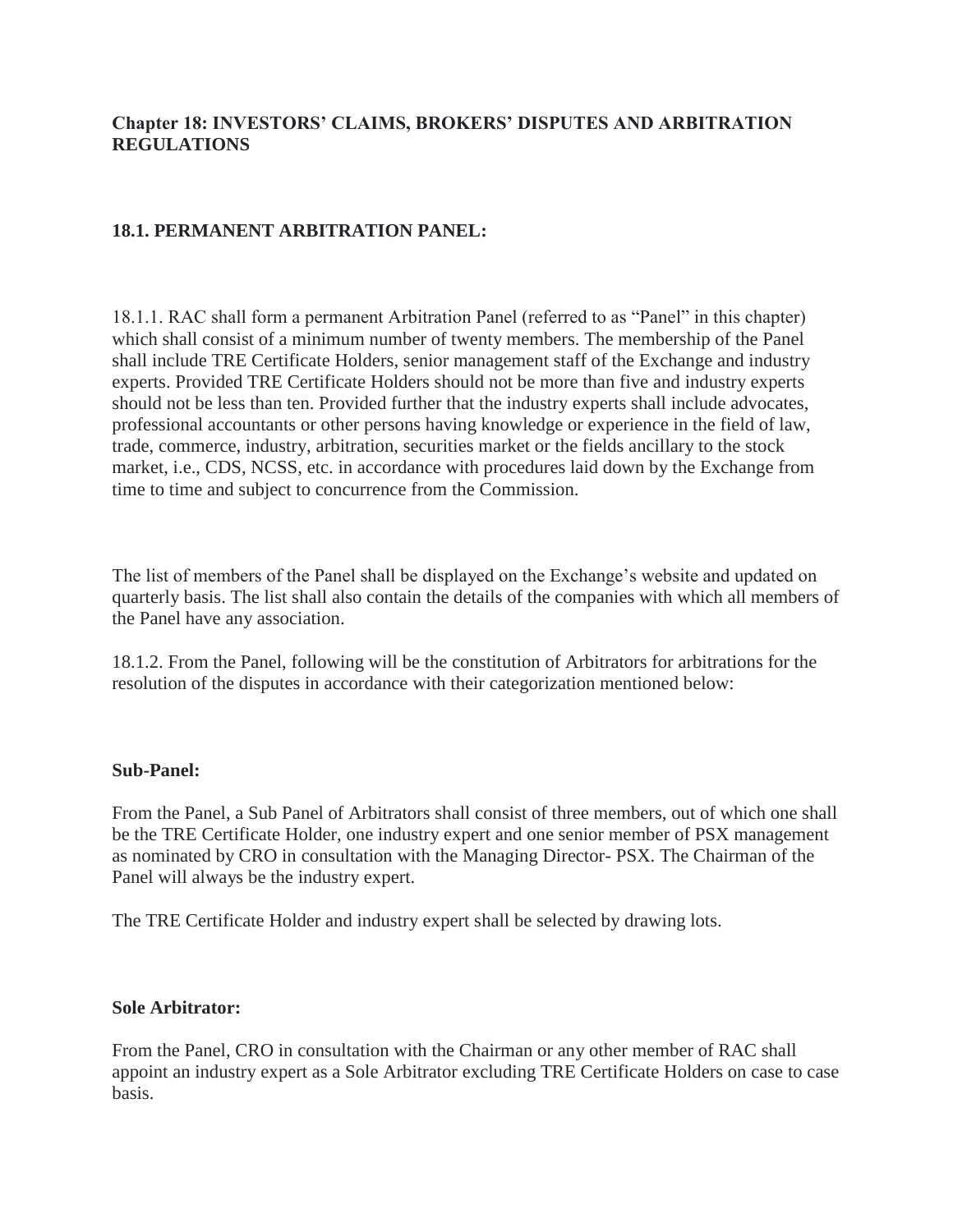18.1.3. The CRO shall also nominate any official(s) of the Exchange as the secretary(ies) of the Sub-Panel(s) who shall deal with complaints and Investors' and Brokers' disputes.

#### **18.2. DISPUTES TO BE REFERRED TO ARBITRATION:**

Whenever any dispute arises between Brokers interse, or between any of the Brokers and their clients, or between any of the Brokers and their Authorized Agents or between Authorized Agent(s) and their clients in connection with any trade or transaction and is not otherwise settled amicably, it shall be referred to arbitration and shall be dealt with according to the procedure laid down in this chapter.

#### **18.3. APPLICATION FOR ARBITRATION:**

Where a dispute cannot be settled amicably, it must be referred to arbitration. Any party to the dispute may initiate arbitration, in accordance with these Regulations by making an application in writing to the CRO. The applicant shall be required to furnish the following:

(a) Claim Form duly filled and signed by Investor or Broker or the Authorized Agent(s), as the case may be, along with all supporting documents and annexure as mentioned in the Form.

(b) In case applicant is not a Broker of the Exchange, he shall give an undertaking to abide by all these Regulations in force for the arbitration, as well as the award of the Sole Arbitrator/Panel of Arbitrators appointed under this chapter of these Regulations.

#### **18.4. ARBITRATION PROCEDURE:**

18.4.1. *SCRUTINY OF APPLICATION:*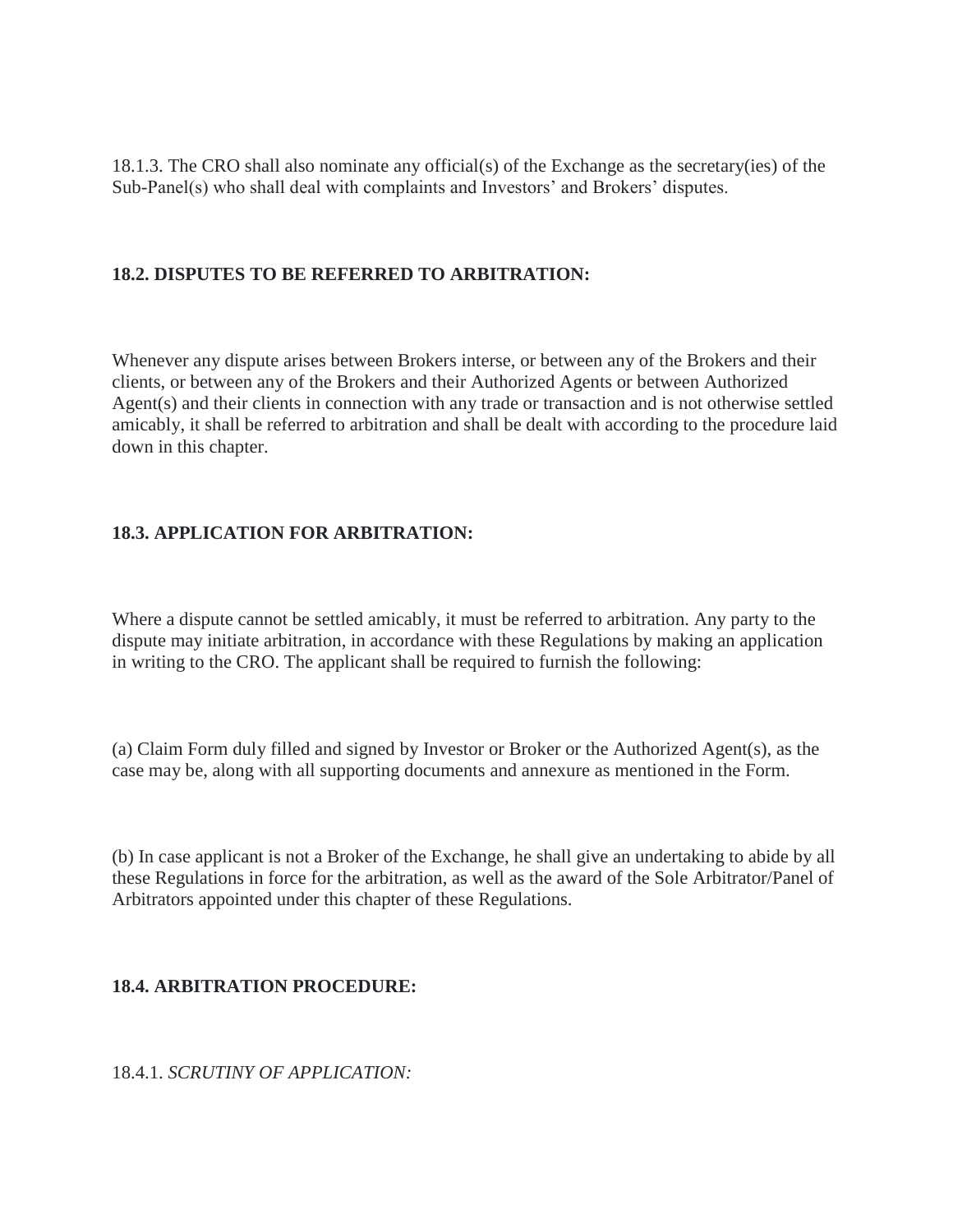An application received for arbitration shall be scrutinized in the manner prescribed in the procedures by any official(s) of the RAD designated by the CRO to check whether it is complete in all respects and acceptable for arbitration.

# 18.4.2. *REJECTION OR DISMISSAL OF APPLICATION:*

Any application may be rejected or dismissed, if:

(a) The applicant refuses, neglects or fails to comply with the provisions of any Regulations; or

(b) The applicant refuses, neglects or fails to carry out any direction issued by the CRO, RAC or the Board; or

(c) The application is not otherwise in order or in accordance with these Regulations or lacking the adequate documentary evidence after providing reasonable time for submission of requisite documents; or

(d) The subject matter in the dispute has arisen from a transaction not carried out through the Trading Systems/facilitation of the Exchange or not reported through the interface provided by the Exchange or the transaction is otherwise illegal or private deals between two Brokers.

In case of rejection of any application, the Exchange shall, under intimation to the Commission, communicate the reasons for any such rejection to the applicant within 15 days of receipt of application.

# 18.4.3. *CLAIMS/DISPUTES UP TO FIVE HUNDRED THOUSAND RUPEES*:

Claims/disputes of up to five hundred thousand rupees shall be referred for arbitration to the Sole Arbitrator, who may hear and decide the matter.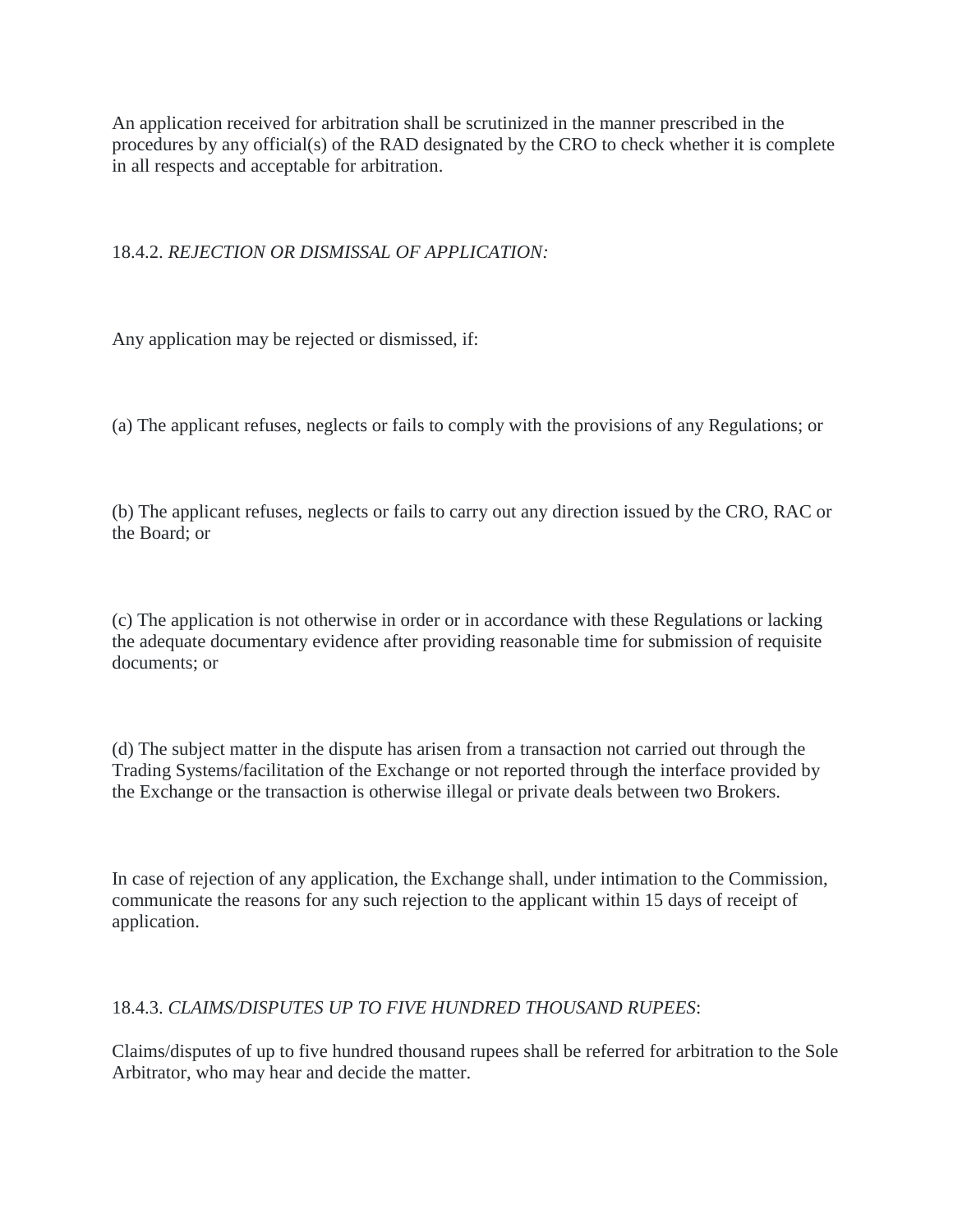# 18.4.4. *CLAIMS OF OVER FIVE HUNDRED THOUSAND RUPEES*:

Claims of over five hundred thousand rupees shall be forwarded to the Sub-Panel for its action.

#### 18.4.5. *LOTS TO BE DRAWN*:

(a) The drawing of lots shall be conducted by the Chairman of RAC or any other member of the RAC nominated by him. The names so selected shall be communicated to the parties to the arbitration within three working days from the appointment.

(b) In case any valid objection is raised within seven working days by any party to the dispute against appointing any person as an Arbitrator, CRO in consultation with Chairman of RAC may appoint via fresh balloting any person from the Panel as new member of Sub-Panel or appoint Sole Arbitrator in consultation with the Chairman of RAC as the case may be. Provided that such objection on any member of the Sub-Panel/Sole Arbitrator shall be entertained only once.

Provided that lots shall be drawn within thirty days from the date of receipt of any application for arbitration which is to be referred to the Sole Arbitrator or Sub Panel.

(c) **Presence of parties at the time of drawing and/or re-drawing:** The parties to the dispute shall be given a notice of a minimum five working days, to remain present personally or through an authorized representative at the time of drawing and/or re-drawing lots before the Chairman of the RAC or any other member of the RAC nominated by him. Provided, that the drawing of lots shall take place at the given time and date even if the party or parties are not present despite of the notice and that the party or parties shall have no objection to drawing of such lots.

Parties to the dispute shall be provided with a list of members of the Panel along with the above notice of drawing and/or re-drawing lots.

(d) There shall be no objection to an award of the Panel of Arbitrators or the Appellate Bench regarding any change(s) in the composition of the Panel of Arbitrators or the Appellate Bench during the enquiry or appeal.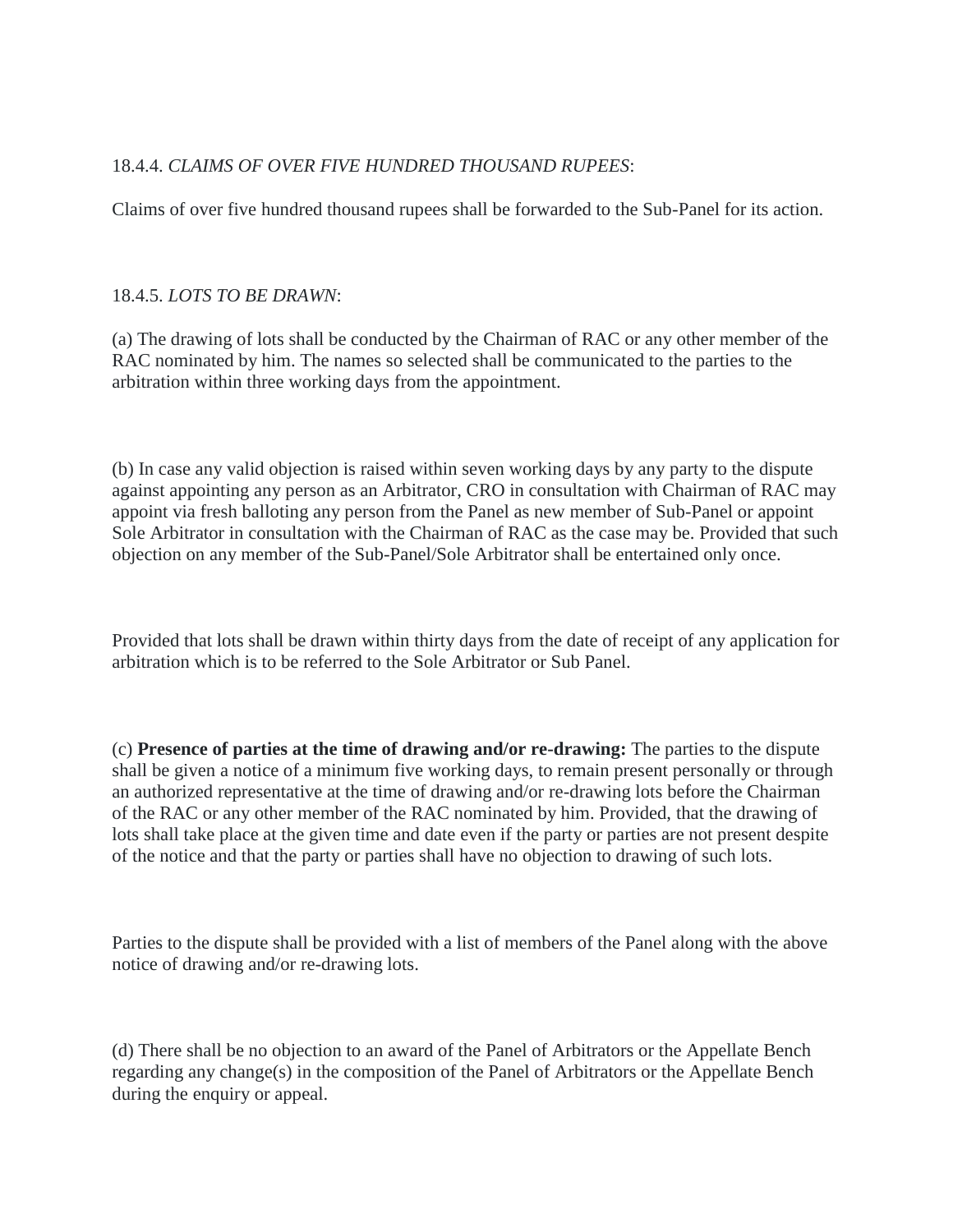#### 18.4.6. *MEMBER OF THE PANEL BOUND TO ACT AS AN ARBITRATOR*:

A member of the Panel whose name has been finalized by the CRO in consultation with Chairman or any other member of the RAC shall be bound to act as an Arbitrator till the announcement of award.

#### 18.4.7. *FRESH ARBITRATOR*:

In case if one or more Arbitrators refuse, neglect or fail to consider the dispute or give an award, fresh Arbitrator from the Panel shall be appointed by the CRO or any other person nominated by him. However, the Arbitrator(s) who refused, neglected or failed to consider the dispute or give an award shall communicate reasons thereof to the Panel, in writing, within ten days of referral of the dispute to him/them.

Upon receipt of information of non-availability of any such Arbitrator, the Exchange shall immediately inform the complainant of the new Arbitrator(s). The Exchange while intimating name of any alternate Arbitrator(s) to both parties to a dispute may also reconfirm or reschedule the earlier date of hearing or arrange for any re-hearing held earlier by the previous Arbitrators to be reheard;

(a) **Hearing Notice:** The secretary of the Sub Panel shall give both parties to the dispute not less than seven days' notice from the date of receipt of such notice by the parties regarding the date, time and the place appointed for Arbitration.

(b) **Both parties present:** If both parties to the dispute are present at the appointed date, time and place, the Sole Arbitrator/Sub Panel shall proceed to hear the matter and to give the award.

(c) **Ex Parte decision on the summary disposal:** If the defendant is not present or shows his inability to attend the hearing at the appointed date, time and place for two consecutive times, the Sole Arbitrator/ Sub Panel may hear and decide the dispute ex-parte, and if the party making the complaint has shown his inability to attend or fails to make himself available for hearing at the appointed date, time and place for two consecutive times, the Sole Arbitrator/Sub Panel may dismiss the complaint summarily.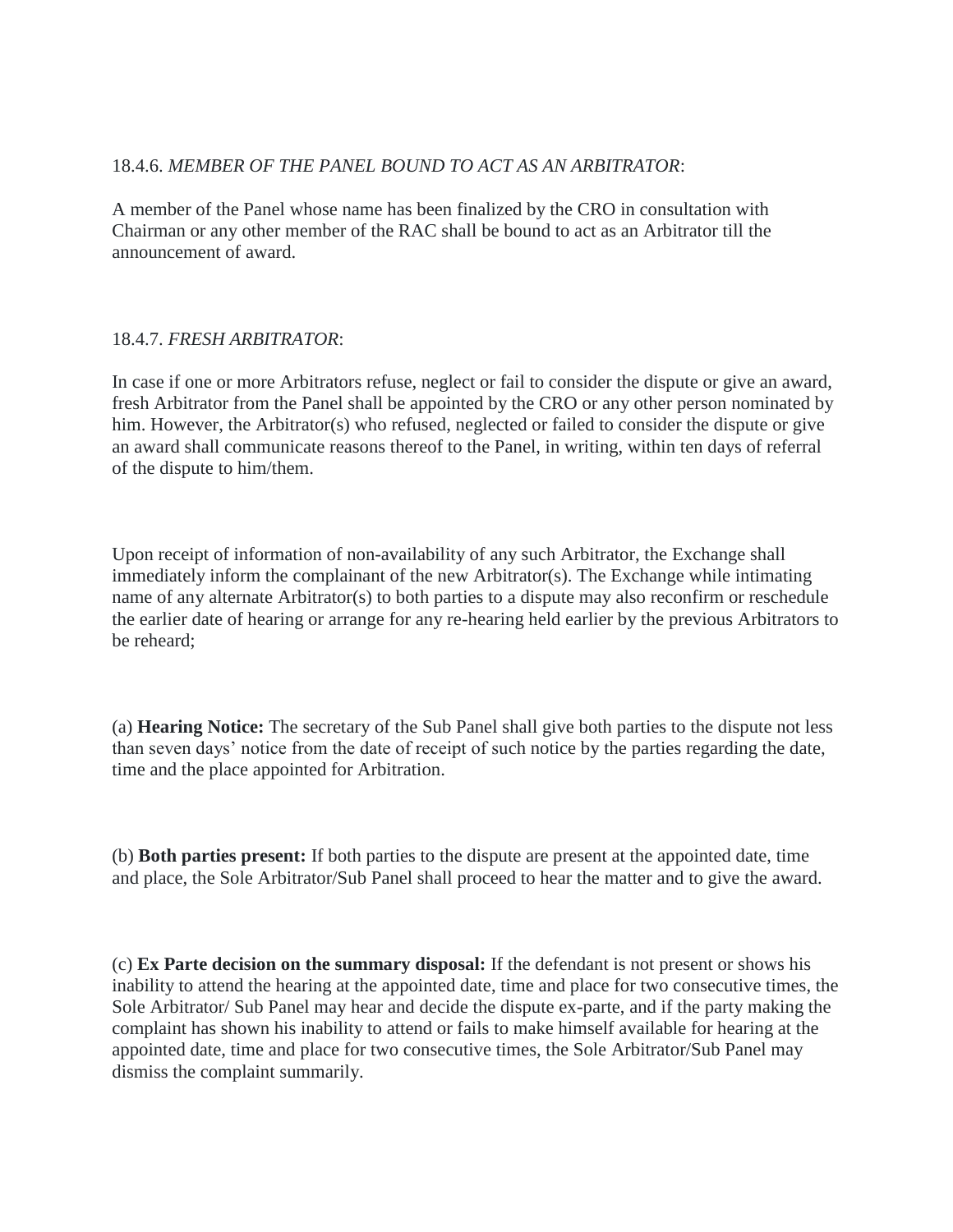(d) **Remedies at law:** The Sole Arbitrator/ Sub Panel may decline to hear the dispute or may dismiss any case and refer the parties to avail their remedies through a Court of Law by recording reasons for the decline or dismissal.

(e) **Equal opportunity to both parties:** The parties shall be dealt with on an equal footing. Each of the parties shall be given an equal opportunity to present before the Sole Arbitrator/Sub Panel and explain its point of view verbally or in writing:

(i) the claimant will be given an opportunity to argue his case first;

(ii) the defendant will be given an opportunity to respond to the point of representations of the claimant;

(iii) the claimant will be given an opportunity to respond to the arguments of the defendant after defendant has finished his argument;

(iv) the Sole Arbitrator/ Sub Panel will not hear any party in the absence of the opposing party, unless the latter party has been given every reasonable opportunity to attend and it has failed to attend;

(v) the Sole Arbitrator/ Sub Panel will not discuss the case with the parties to the proceedings beyond the normal procedure;

(vi) the parties may appear at a session in person or through a representative to present and explain their respective claim or to defend verbally or, with the permission of the Sole Arbitrator/ Sub Panel, in writing.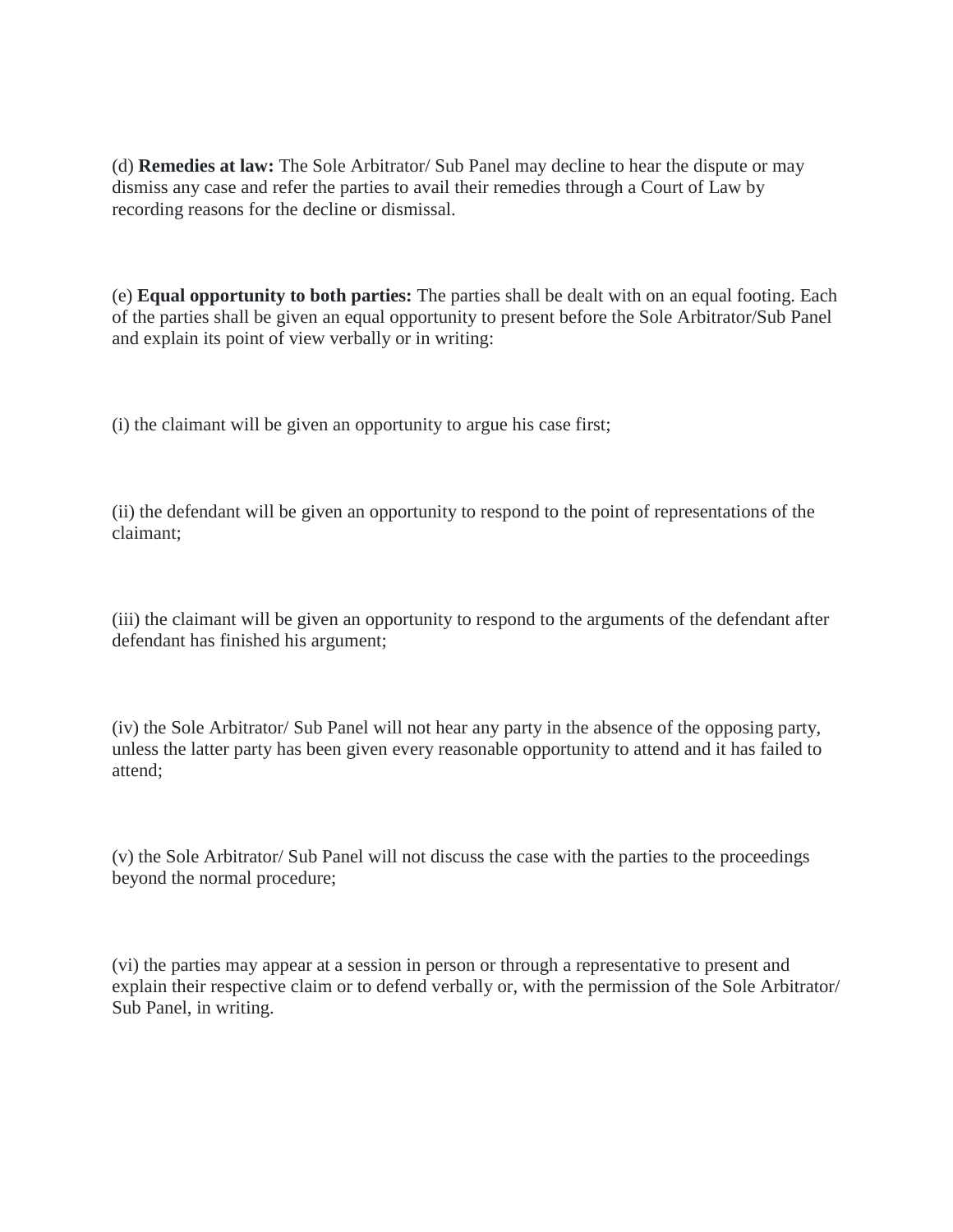(f) **Decision by majority in cases referred to Arbitrators:** All claims/disputes referred to the Sub Panel shall be decided by majority and such decision shall be deemed to be the award ('Award') in the arbitration.

(g) **Time for disposal of application:** An application received under above provision of this chapter and found acceptable after scrutiny shall be disposed-off within ninety days of its receipt including the award of Sole Arbitrator/ Sub Panel. However, if the application is not disposed-off within the prescribed time due to unavoidable circumstances or reasons beyond control, the specific reasons for the delay shall be communicated in writing to both the parties to the dispute and the Commission. The time extension granted by the CRO or anyone nominated by CRO shall be indicated in the communication, which shall not exceed thirty working days from the expiry date of the prescribed ninety (90) days.

(h) **Fee for making an application for arbitration:** The fee for filing an application for arbitration will be submitted by the applicant as follows:

- (i) Rs.2,000/- for dispute having value up to Rs.100,000/-
- (ii) Rs.4,000/- for dispute having value more than Rs.100,000/- and up to Rs.300,000/-
- (iii) Rs.6,000/- for dispute having value more than Rs.300,000/- and up to Rs.1,000,000/-
- (iv) Rs.10,000/- for dispute having value more than Rs.1,000,000/-

Fifty percent (50%) of initial deposited fee will be refunded to the applicant if Award is announced in his favor.

(i) **Entitlement of corporate benefits issued during the dispute:** The Award would include provision for any corporate benefits (right shares, dividends and bonuses) issued during the pendency of dispute for the securities for which the application for arbitration has been made. The disputed period would be up to the date on which an Award is honored.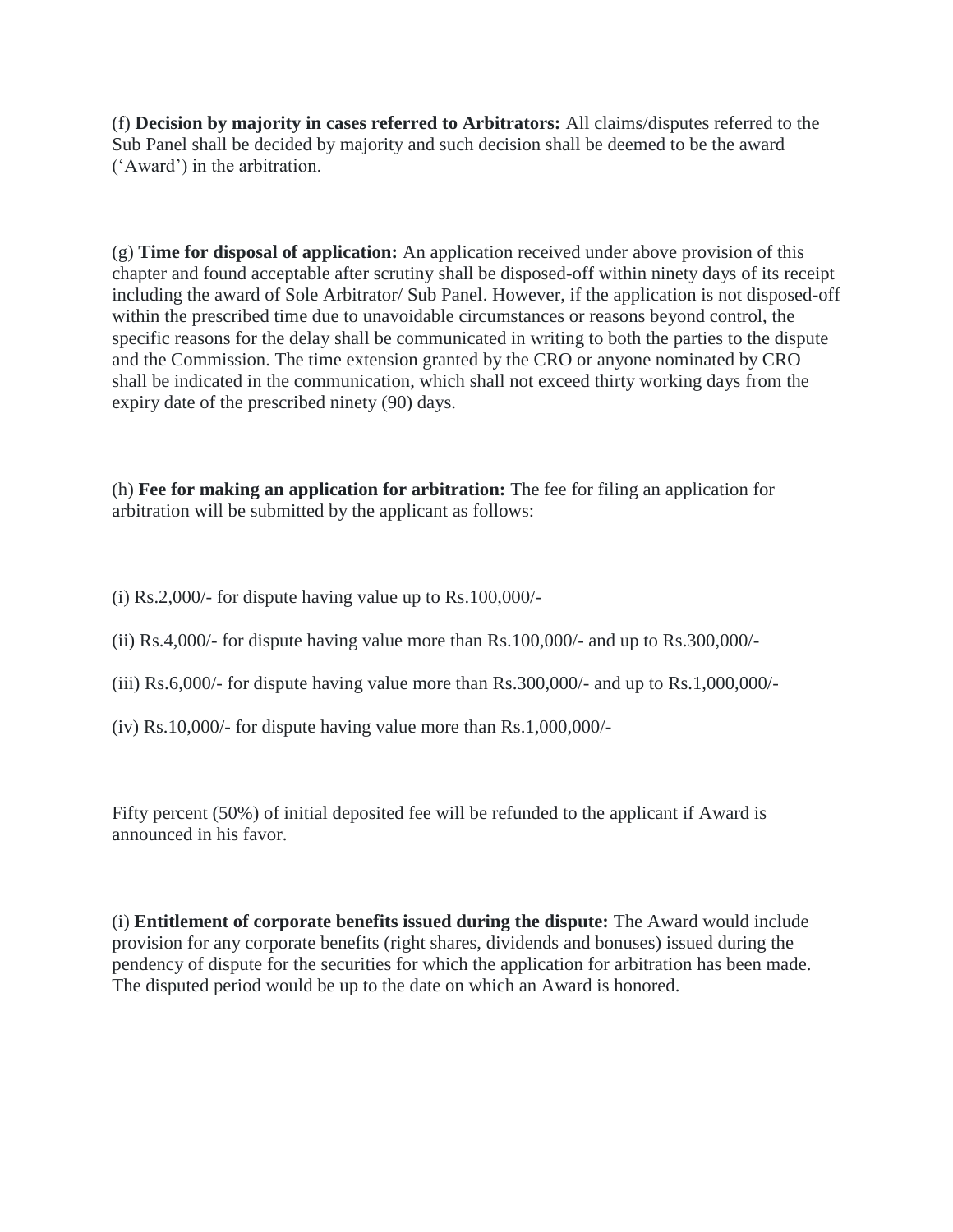(j) **Time period for retaining arbitration record:** Record of proceedings of all meetings, hearings and the evidences on the basis of which the Award was announced shall be retained for at least ten years.

(k) **Time period to comply with the Award:** The parties to the dispute shall implement/comply with the Award within fifteen days of announcement by the Sole Arbitrator/ Sub Panel.

# **18.5. LATE CLAIMS BARRED:**

The Sole Arbitrator/ Sub Panel of Arbitrators shall not take cognizance of any claim or dispute which is not referred to it within three year from the date it arose.

Provided that a claim may be admitted after the lapse of three years but not more than 10 years if the investor is able to demonstrate that the delay was due to reasons beyond his control.

# **18.6. APPEAL TO RAC:**

18.6.1. A party to a dispute that is dissatisfied with any award of the Sole Arbitrator or the Sub Panels, as the case may be, may appeal to the RAC against such an Award within fifteen working days of receipt of the Award.

RAC may constitute one or more sub panels (hereinafter referred as "Appellate Panel") consisting of five members for hearing appeals against Awards of the Sole Arbitrator/Sub Panel. RAC may appoint any member of the Arbitration Panel in the said Appellate Panel provided he has not been the Arbitrator of the Award against which appeal has been filed with the RAC. Provided further that Appellate Panel shall not include a TRE Certificate Holder.

18.6.2. A party appealing to the Appellate Panel shall state in writing the point wise objections to the Award of the Sole Arbitrator/ Sub Panel and shall pay a fee of two thousand five hundred rupees being institution fee through cheque in favor of the Exchange in its designated bank account. Further, if the appellant is a Broker, he shall deposit the full amount of Award and deliver the securities or the value thereof at the ruling market price of the securities with the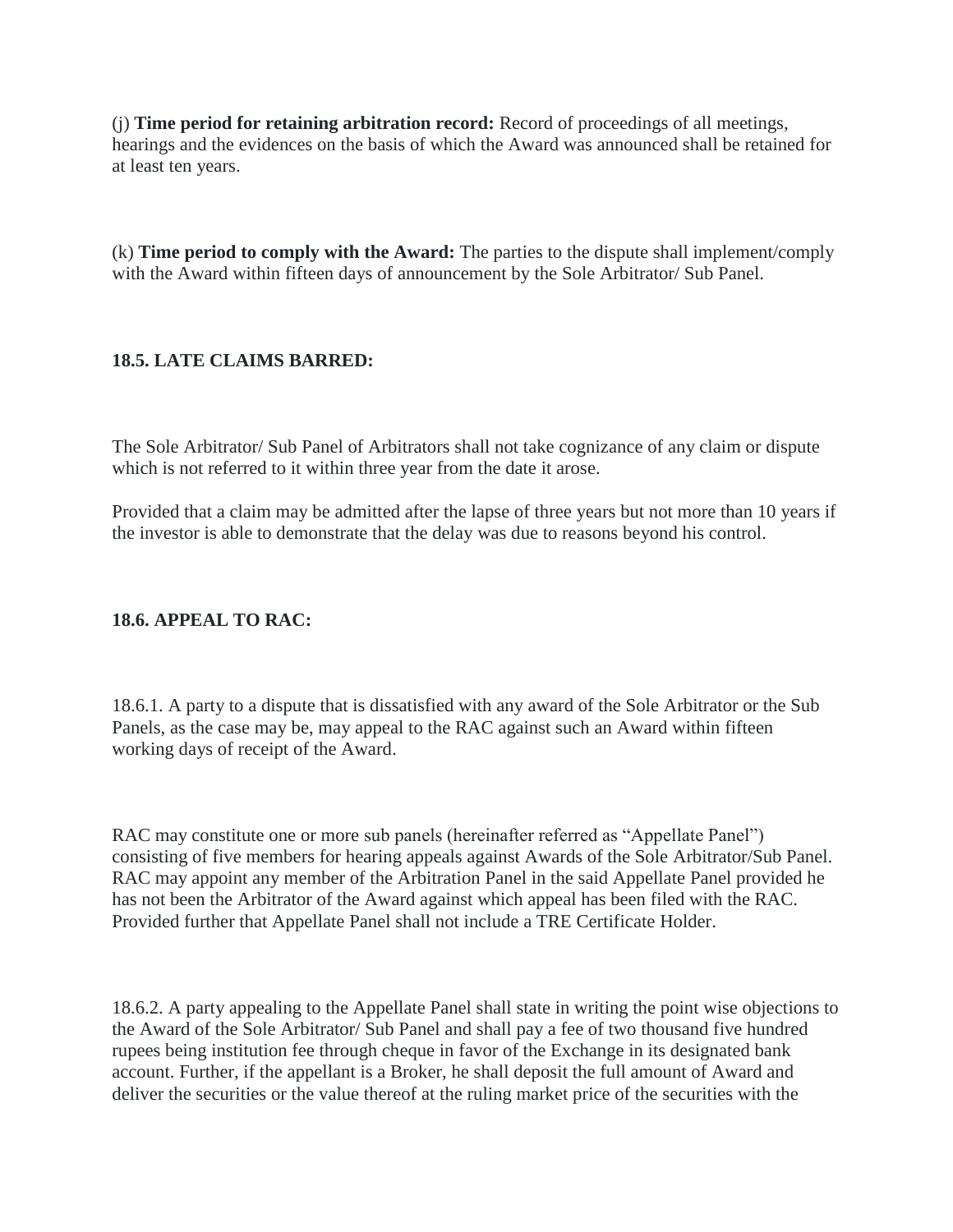Exchange. If the appellant fails in his appeal, he shall satisfy the Award within seven days of its announcement. In case of his failure to do so, the Exchange shall have the authority to pay the amount of the Award and securities to the respondent on the appellant's behalf. However, the appellant shall still be liable to pay the balance securities/amounts, if any, payable under the Award in appeal. An appeal shall not be entertained if the required fee/award money or securities, if any, is not deposited with the Exchange specially with respect to corporate benefits missed upto the date of order.

18.6.3. The decision of the Appellate Panel shall be announced within forty five days of the receipt of the appeal. However, in case the Appellate Panel is unable to announce the decision within the forty five days period due to unavoidable circumstances or reasons beyond control, the Appellate Panel will seek further time from the Chairman of the RAC, by indicating specific reasons for its inability to announce the decision and the Chairman of the RAC may extend the time but not more than thirty days. However, such extension of time should be forthwith intimated to the Commission.

18.6.4. The decision of the Appellate Panel shall be final and deemed binding on the parties to the dispute and upon their constituents.

The decision of the Appellate Panel shall be implemented /complied with by the parties in dispute within seven (07) days of its announcement.

# **18.7. MEMBERS INVOLVED NOT TO HEAR THE CASE/APPEAL:**

A member of the Sub Panel or the Appellate Panel, as the case maybe, shall not be appointed as an Arbitrator or a member of the Appellate Panel, as the case maybe, in a dispute in which he is a party and/or has association with either party, whatsoever. Before arbitration or hearing of appeal, the selected member will give a declaration in writing that he has no conflict of interest in dispute under discussion.

#### **18.8. MISCELLANEOUS:**

18.8.1. There shall be no objection to an Award of the Sole Arbitrator/ Sub Panel or the decision of the Appellate Panel on the ground that the hearing at which a dispute was enquired into or an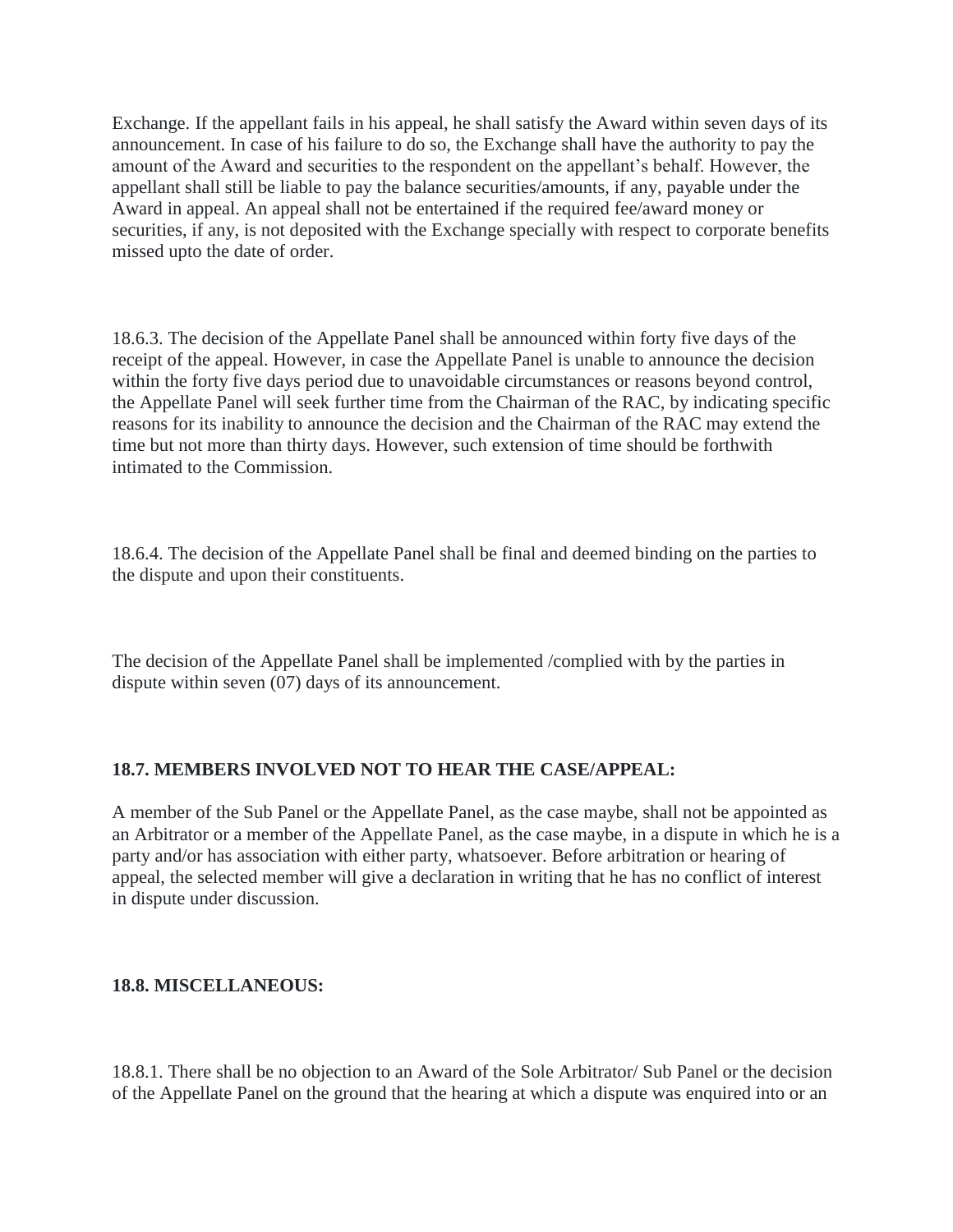appeal was heard was adjourned or that the enquiry was not completed or that the appeal was not finally heard at one meeting. Provided that the Sole Arbitrator/ Sub Panel/ Appellate Panel as the case maybe, shall record reasons for every adjournment, non-completion and non-hearing of appeal.

18.8.2. There shall be no objection to an Award of the Arbitrators or the decision of the Appellate Panel on the ground of substitution of an Arbitrator or any member of the Appellate Panel during the enquiry or appeal. Provided that on any substitution of an Arbitrator or any member of the Appellate Panel, the matter shall be heard afresh by the Arbitrators or the Appellate Panel, as the case may be.

18.8.3. Three members of the Sub Panel of Arbitrators or the Appellate Panel shall be necessary to constitute a quorum for the purpose of the enquiry or appeal.

18.8.4. In case the Arbitrators or the Appellate Panel fail to reach a unanimous decision, the decision of the majority will prevail.

# **18.9. SUMMARY DISMISSAL AND EX-PARTE DECISION:**

If any party to a dispute who has appealed against any Award to the Appellate Panel is not present at the time fixed for hearing the appeal or any adjournment thereof, the Appellate Panel, may dismiss the appeal summarily. However, in case the appellant is present but the respondent is absent, the Appellate Panel may proceed with the appeal ex-parte.

# **18.10. SETTING ASIDE EX-PARTE AWARD:**

The RAC may, on sufficient cause being shown by any party against whom any ex-parte decision has been announced, set aside such decision and direct the reference or the appeal to be reheard. Sufficient cause for the purpose of this Regulation shall mean and include non-receipt of notice/absence of party from the city/country etc.

#### **18.11. EXTENSION OF TIME:**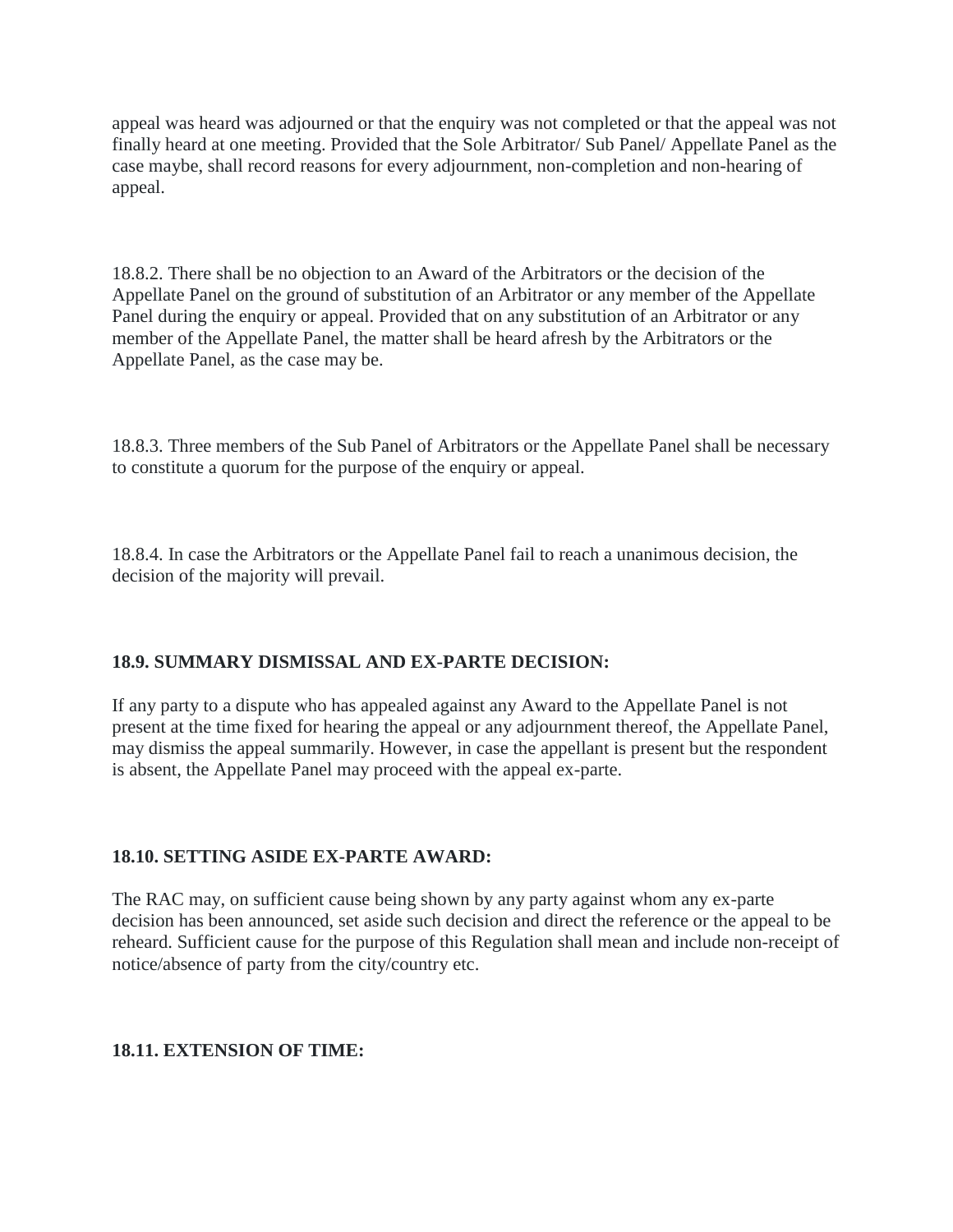The Sole Arbitrator/Sub Panel / Appellate Panel, as the case maybe, may for special reasons extend the time for which a reference for Arbitration or an appeal against any Award of the Sole Arbitrator or the Sub Panel may be made whether or not the time for making the same has expired.

### **18.12. PLACEMENT OF NAME OF DELINQUENT CLIENTS ON THE EXCHANGE WEBSITE:**

In case an application is filed for arbitration by a Broker against his client and the Award goes in favor of the Broker, the client shall be liable to pay an amount (debit/margin) to the Broker and the same would be explicitly mentioned in the Award.

In case:

(a) An Award of the Sole Arbitrator/ Sub Panel has been passed against a client of a Broker and the maximum time to file an appeal against the Award has elapsed; or

(b) In case such client of a Broker had filed an appeal in accordance with these Regulations and the Appellate Panel dismissed such appeal; and

(c) In both cases the client of a Broker failed or refused to abide by or carry out such Award/decision; then the name and other particulars of that client of the Broker shall be placed on the website of the Exchange accessible to Broker by following a procedure. Placement of name of such delinquent client of a Broker on the web interface of the Exchange shall be without prejudice to the right of the Broker concerned to apply to the court of competent jurisdiction for making the Award a rule of the court and enforce the same through a decree of the court.

Further, the UIN of such client will be black-listed and such person will not be allowed to trade for three years.